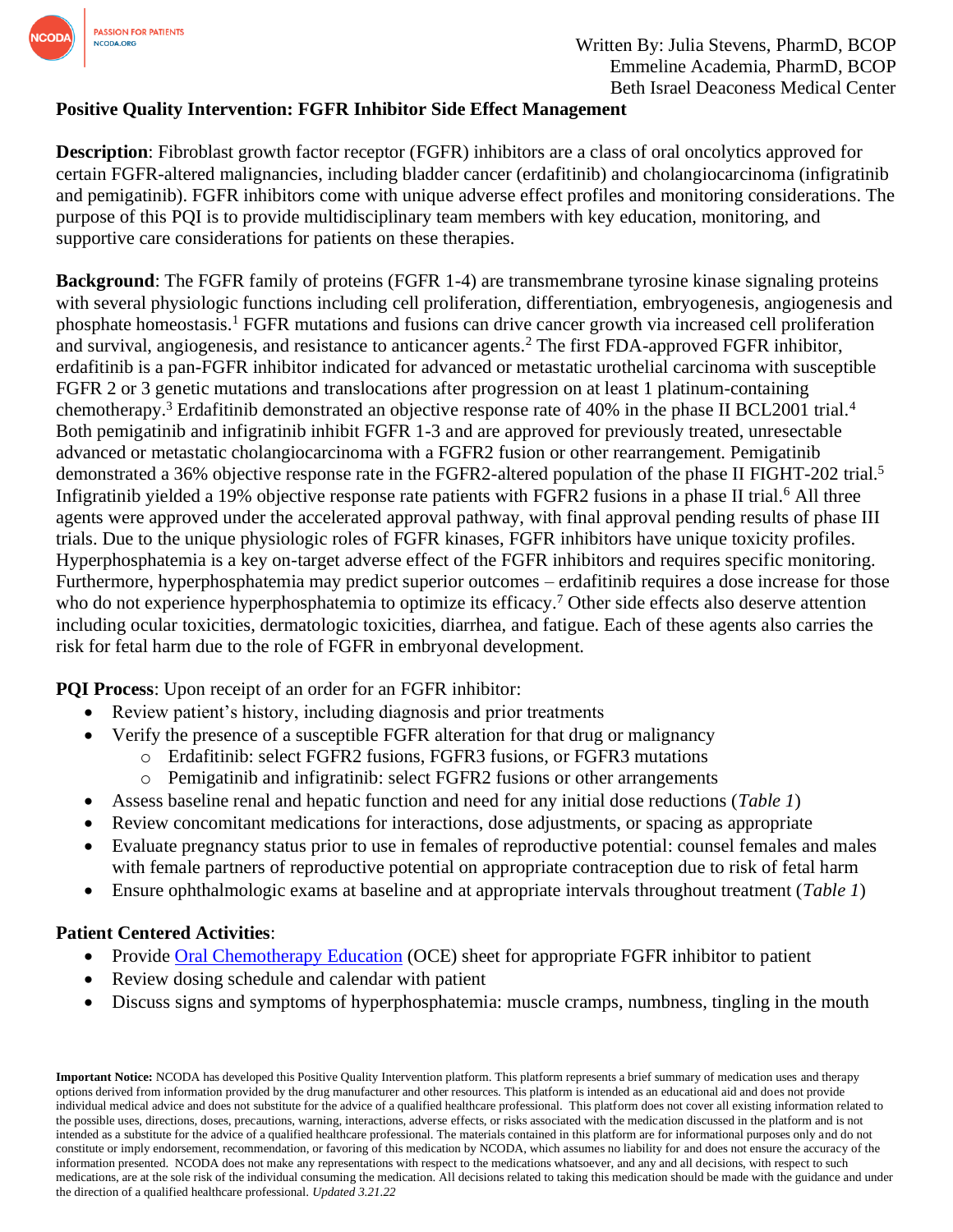

- For patients on erdafitinib, discuss implementing a low-phosphate diet before the initial dose increase period (14-21 days) with a goal of less than 600 - 800 mg phosphate in a day<sup>3</sup> and should also avoid medications that increase phosphate including supplements, vitamin D, and some antacids
	- o High phosphate foods: dairy, beans, lentils, processed meats, nuts, sodas with phosphates
	- o Low phosphate foods: fresh fruits and vegetables, rice, fish, breads, pasta
- Discuss dry eye and symptoms of ocular toxicity (central serous retinopathy/retinal pigment epithelial detachment): blurred vision, loss of vision, or other visual changes
- Provide expectations for lab monitoring when starting therapy, especially during the first 2-3 months
- Review dosing with patients as dose reductions occur to ensure proper administration
- Medications should be stored in a cool, dry place at room temperature
- FGFR inhibitors should be taken at about the same time each day \*If a dose is missed, doses should not be doubled, they should be logged, and reported to the provider
- Patient Assistance: [NCODA Financial Assistance Tool](https://www.ncoda.org/financial-assistance/)

## **References:**

- 1. Mahipal A, Tella SH, Kommalapati A, Yu J, Kim R. Prevention and treatment of FGFR inhibitor-associated toxicities. *Crit Rev Oncol Hematol*. 2020;155:103091. doi:10.1016/j.critrevonc.2020.103091.
- 2. Touat M, Ileana E, Postel-Vinay S, André F, Soria J-C. Targeting FGFR Signaling in Cancer. *Clin Cancer Res*. 2015;21(12):2684-2694. doi:10.1158/1078- 0432.CCR-14-2329.
- [3.](https://www.zotero.org/google-docs/?AevJoh) [Balversa \(erdafitinib\) \[Package Insert\].](https://www.accessdata.fda.gov/drugsatfda_docs/label/2019/212018s000lbl.pdf)
- 4. Loriot Y, Necchi A, Park SH, et al. Erdafitinib in Locally Advanced or Metastatic Urothelial Carcinoma. *N Engl J Med*. 2019;381(4):338-348. doi:10.1056/NEJMoa1817323.
- 5. Abou-Alfa GK, Sahai V, Hollebecque A, et al. Pemigatinib for previously treated, locally advanced or metastatic cholangiocarcinoma: a multicentre, open-label, phase 2 study. *Lancet Oncol*. 2020;21(5):671-684. doi:10.1016/S1470-2045(20)30109-1.
- 6. Makawita S, K Abou-Alfa G, Roychowdhury S, et al. Infigratinib in patients with advanced cholangiocarcinoma with *FGFR2* gene fusions/translocations: the PROOF 301 trial. *Future Oncol*. 2020;16(30):2375-2384. doi:10.2217/fon-2020-0299.
- 7. Tagawa S, Siefker-Radtke A, Dosne A-G, et al. Hyperphosphatemia due to erdafitinib (a pan-FGFR Inhibitor) and anti-tumour activity among patients (Pts) with advanced urothelial carcinoma (UC). *Ann Oncol*. 2019;30:v375. doi:10.1093/annonc/mdz249.031
- [8. P](https://www.zotero.org/google-docs/?AevJoh)emazyre (pemigatinib) [\[Package Insert\].](https://www.accessdata.fda.gov/drugsatfda_docs/label/2020/213736s000lbl.pdf)
- [9. T](https://www.zotero.org/google-docs/?AevJoh)ruseltiq (infigratinib) [\[Package Insert\].](https://www.accessdata.fda.gov/drugsatfda_docs/label/2021/214622s000lbl.pdf)

**Important Notice:** NCODA has developed this Positive Quality Intervention platform. This platform represents a brief summary of medication uses and therapy options derived from information provided by the drug manufacturer and other resources. This platform is intended as an educational aid and does not provide individual medical advice and does not substitute for the advice of a qualified healthcare professional. This platform does not cover all existing information related to the possible uses, directions, doses, precautions, warning, interactions, adverse effects, or risks associated with the medication discussed in the platform and is not intended as a substitute for the advice of a qualified healthcare professional. The materials contained in this platform are for informational purposes only and do not constitute or imply endorsement, recommendation, or favoring of this medication by NCODA, which assumes no liability for and does not ensure the accuracy of the information presented. NCODA does not make any representations with respect to the medications whatsoever, and any and all decisions, with respect to such medications, are at the sole risk of the individual consuming the medication. All decisions related to taking this medication should be made with the guidance and under the direction of a qualified healthcare professional. *Updated 3.21.22*